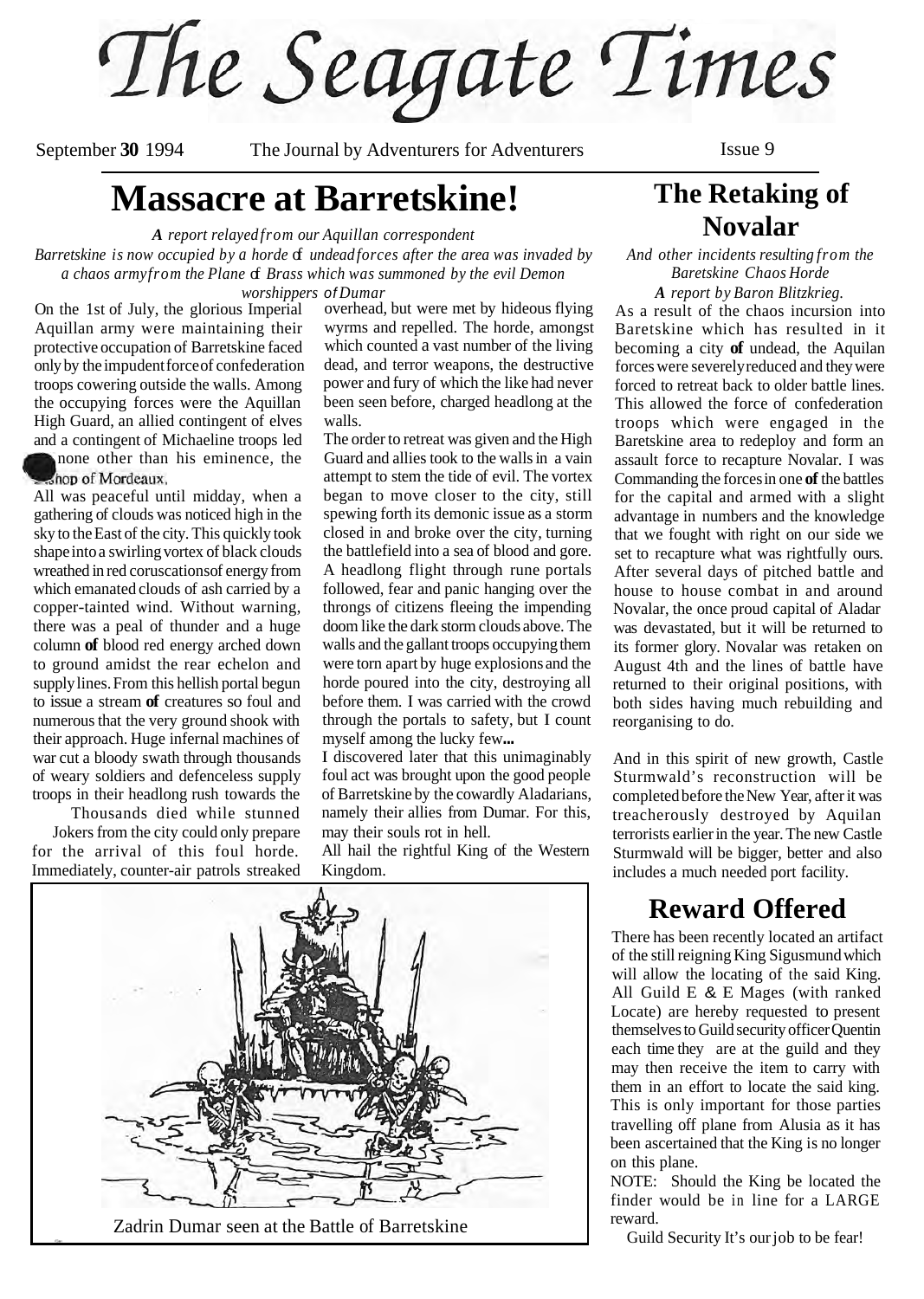# **The Invasion of Barretskine.**

**A** report by Guild Security

A party of adventurers, led by Engleton, were engaged in a rescue mission to retrieve **a** guild member, by the name of Shoka Blacktooth, from the guild vaults where he accidentally appeared after being banished from another plane. At this time, the Vaults became unstable, but the party valiantly ventured inside. After investigation, they discovered that Shoka had in fact left the vaults and was now on the Plain of Brass. They followed him to this chaos plane and after many trials arrived at the scene of a rally point for **a** chaos horde assault on Alusia. They retrieved Shoka **as** the horde began moving through the gate and banished themselves back to Alusia. They appeared in Barretskine and were witness to the arrival of the chaos vortex and subsequently the horde. They tried to offer assistance, but were forced to retreat through the rune portals.

Our information indicates that this assault was initiated by Aladarian ally, Baron Zadrin Dumar, without the consent of the Confederation commanders. He has

consequently been denounced by the Confederation. He has been declared anathema by the Michaeline church and any information as to his whereabouts should be directed to the Bishop. His brother Alfred has assumed control of the barony and it has been determined that Zadrin acted independently. He has been disowned by his brother who has been found to have no connection with the incident.

Following the chaos horde's investiture of Barretskine, a guild party encircled the city with

warding magics to prevent them leaving. It was observed over following days that the Barretskine cathedral was undergoing alterations and the horde had begun looting the city and fighting each other. Several days later, a smaller vortex was seen over the city and what was left of the horde left. Scouts were sent in to investigate and returned with the disturbing news that Barretskine was now a city of the living dead! The cathedral bells toll day and night and it has been determined that undead are free of their normal restrictions within earshot of the bells. However, the undead

magic put in place to keep in the horde. Barretskine has been designated an area of extreme danger. A safe distance of approximately *5* miles should be maintained **as** this is lhe distance that the bells can be heard from. The wardings are approximately **2** miles out, but there are flying and insubstantial undead in the area which can avoid the wards.

are restricted to the city by the warding



Chaos Raiders Summoned by Baron Dumar



# **Duke Declares Innocence**

*An open notice to the Heraldic Collage of Midheim, the Adventurers Guilds of Seagate and Tac, the Guilds of Sanctuary and Calder and all other interested parties. From Duke Baltmund of (Free) Aladar,* 

*Principal of the Northern Confederation, Admiral of the Aladarian Navy and Commander in Chief of the Armies of the Northern Confederation:* 

### Greetings.

Recent events have cast dispersions on mine and my kinsfolk (namely Duke Branden of Brandenburg and Duke Draken of Drakenberg-Unsreimer), in that it has been said that we had knowledge of Baron Zadrin Dumar's actions for and allegiance to certain unknown Daemonic forces. I wish to put an end to such rumours as may be loose, for I put a great deal in my association to those groups this letter has been sent to, yea, even unto the name I make for myself over the whole of Alusia.

Baron Zadrin Dumar and the Barony of Dumar itself have been outcast from the Northern Confederation. His brother, the now Baron Alfred Durnar, has protested this, but unfortunately for him and the remaining denizens of Dumar, I, mine kinsfolk and indeed no one from King Sigismund Himself to the lowest yeoman in our a r mcan trust the foul magic and machinery that is present in Dumar.

Know now that I fully agree with the Michaeline and associated churches. declaration of Dumar as anathema, and given the end of certain hostilities, would willingly help them in whatever they believe is required to rid Alusia of this terrible scourge.

Duke Baltmund of Aladar

### **Tax Take Down for Quarter**

*From the Guild taxation department*  After counting, the tax income for this period was most disappointed. No one sieged any castles and many parties returned back with virtually no treasure.

For training facilities to be maintained at their present standard guild parties are required to increase their income during the next period. Failing to do this may result in Guild Taxes being increased again from the current rate of 10%.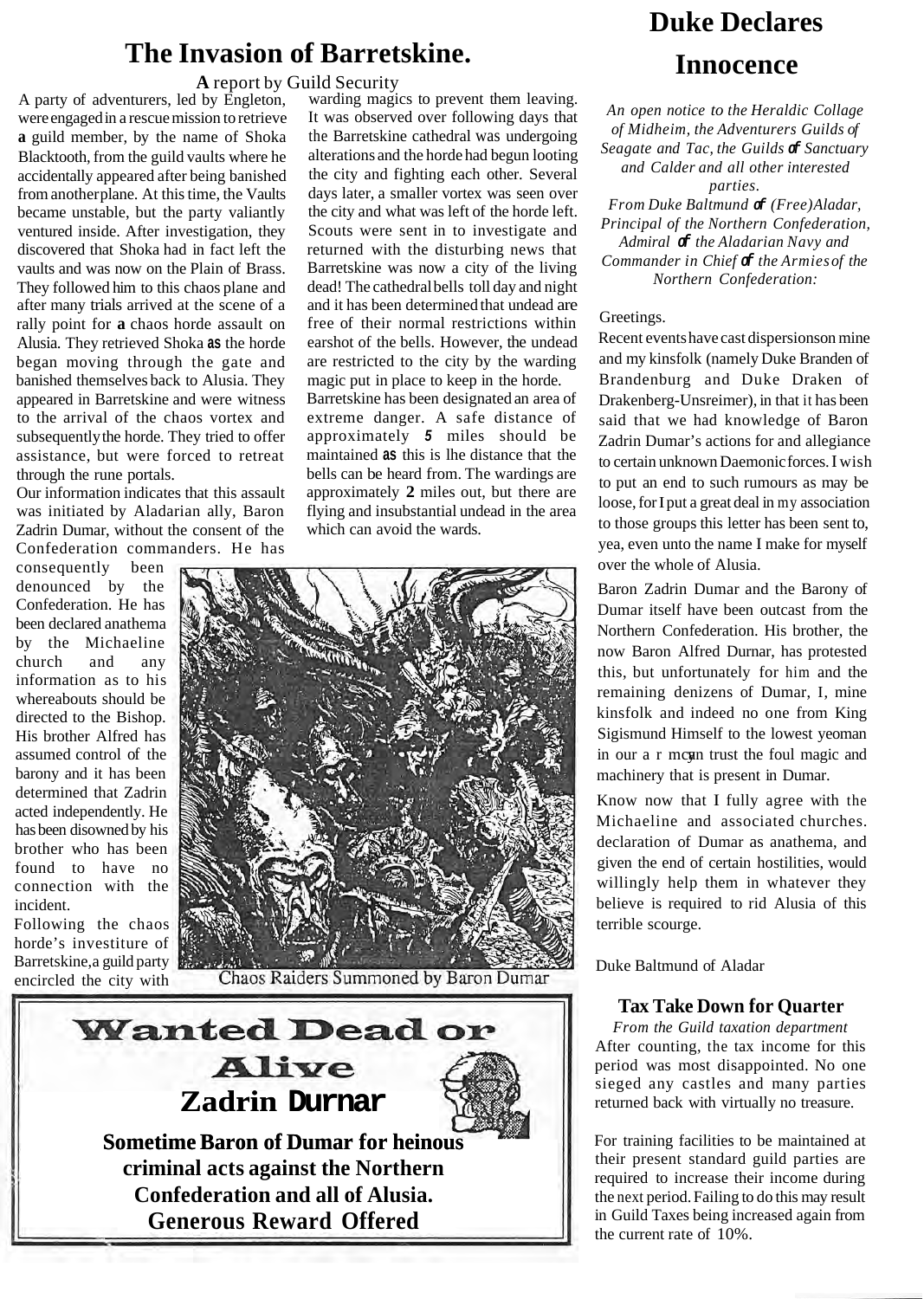# **Lath's Horoscopes**

For the session; 30th September 94 to 3 lth December 94.

*Welcome to the second of Lath's Aspect readings. I hope that the advice in this column will be able to help you bring joy in your day to day life.* 

### **The Stars**

**Winter Stars:** Someone close needs a helping hand, but don't rush in or you could trample on their pride and end up doing more harm than good. Be gentle with your touch.

**Spring Stars:** Read the signs that'll tell you what to do. **Try** not to think but instead **by** to feel, when it comes to dealing with that problem. Feel and you will get excellent advice.

**Summer Stars:** There are lots of wonderful openings and opportunities coming your way soon, but not all roads lead to success and there's lots of hard work and serious thinking ahead.

**Autumn Stars:** Apathy overcomes you this session so you'll find it very hard to get worked up or enthusiastic about anything apart from things **in** red. *Air* mages should be watched with an eye to caution.

### **Element of** -

Air: Do not resist your temptations to be reckless as when the appropriate time comes, **you** and your friends will need your enthusiasm in a tight spot. Green is the colour that begood for you this session.

**Water:** Wells that have dried up will show you some insight into other problems this session. Pets and lovers will leave a little surprise for someone else close to you this session. Don't drink and fly.

**Earth:** Keeping both feet on the ground will be hard for you this session. Many people and friends will **try** to convince you to get off the grass at times. Stand your ground. You **are** right; so don't be swayed.

**Fire:** Keep your hot head under control this session, a water mage may help. Past lovers may leave you with an ashen taste in your mouth, or blood on your hands. Beware of burn out.

### **Other** -

**Solar:** Your radiance is blooming this session, and your warmth cheers those around you. Share your gold or silver with Air mages at the Guild bar, as you will find their company again the best. Lucky colour Black.

**Lunar:** Things are more relaxed this session, so you can expect great rewards from minimal effort. If hair grows on the palms of your hands consult the Guild Beast Master. Stay away from the top of hills at midnight.

Life: Although it is hard, consider birth control. At the turn I think you should go Don'accept any contracts with Demons this session, as waiting will do you wonders. Be nice to small children. Lucky colour Pink.

**Death:** Now that your problems have got **as** unbearable as you thought they could ever be, brace yourself **as** things are going to become even worse. The pain will not stop for all of the session. What you need is a long trip to the Gatar Depression. Beware the light of day, or any group of more than three people, **as** they will get you.

On a more personal note;

seek help. **Kree:** I'm confused as your name appears in many of the readings this session. Please

**Xool:** Xool has so many big spells, and he's so nice and so tall.

That's all from me for this session. Keep out of trouble, like I always do. See you in the bar.

**Feeling Lucky!** 

**TAKE THE GUESSWORK OUT OF CASTING WITH LOGAN'S GREATER ENCHANTMENTS.** 

**Rank 16 Available** 

Contact Logan at Guild **Lodgings** 

Founder **of Newhaven** 



Silken has been sitting on her ever increasing laurels, so a new sex-pot like myself must rise to the occasion, and perform longer, harder and faster than any other courtesan.

A little orc told me Mixed-up Mithothin has been seeing some hunky, spunky shapeshifters. She said that if she became pregnant she would have kittens. After the break-up of this long relationship, her bed has seen a plethora of dryads, nymphs and satyrs pass through it. Now though she has been seen frolicing with a member of guild security. *Of* this she said "He has many positions", we can only assume he has many duties in the guild.

I have been told that Liessa has broken up with Phaeton, and is now bouncing Memck off the walls. This puts Flamboyant Phaeton back on the available list, hands off girls he's mine.

Petulant Prydera has wandered off 500 years into the past after being jilted by Kooky Karys. This is after finding he's been married for 500 years and has **13** kids. Has she gone back to woo Karys a second time before he meets this mystery woman?

It's no surprise but Delran's wife has killed herself. She said in her final letter Delran could give her no children let alone any joy.

Kharga has finally come out of the closet. He seems more interested in taking a roll with strange magicians now. Close friend Garibaldi told me "He revealed himself to me long ago".

Lucky Lath has found her match in Scorpion. Lath likes this idea of role reversal, but seems to be taking it too far by putting large foreign objects in the Slimy Scorpion. Lath is doing this just to spite Xool, who it seems turned down her advances.

Saydar and Engleton are thinking of a trial separation. Their only problem is who gets custody of Logan.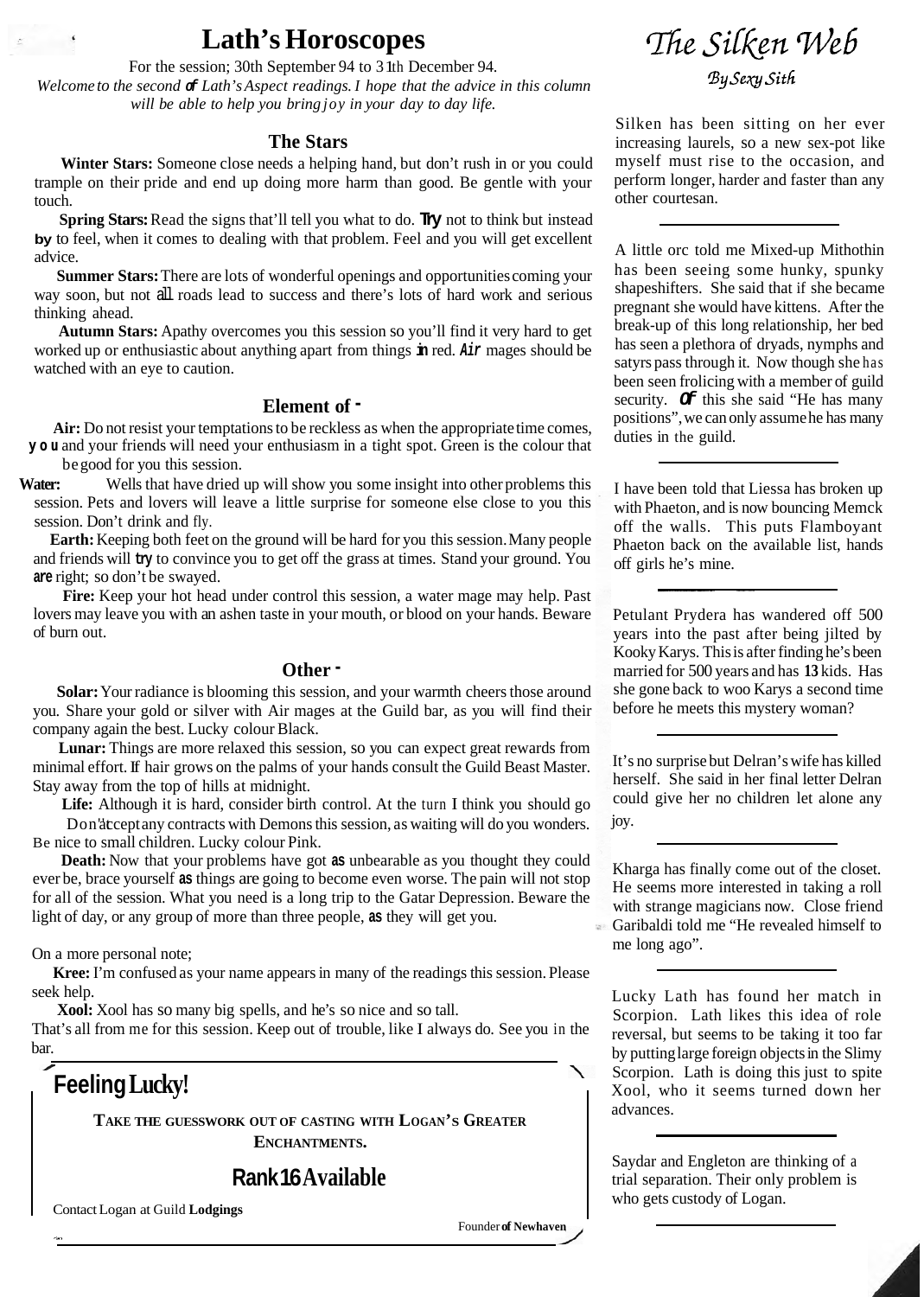# **But not hearing**

### **anymore.**

*The following message is from the Harpies of the High Mana Zone to the west of Seagate was delivered to the guild during the last guild session.* 

I *curse* and bless you madly, Sadly **as** I raise the dead, I love and hate you badly, Just in time, at times, I guess. Because of you I need to rest, Because of you I hate the rest.

*So* much has gone and little is new The power of the land did **fill**me through, And **as** the sunrise streamflickers on me, My friends talk, of **glory,** untold dreams, where I am god and **god** is just the wings of death,

"We had afriend, only a talking man Who **spoke** of many powers that he had. Not of the best of men, but **Ours.**  We let him use his powers. We let him **fill** Our needs. Now we **are** strong.

And the **road** is corning to its end. Now the damned have no time to make amends. No purse of token fortunes stands in Our way. The silent wings of death will rule the **sky.**  Where we *fly* over lands of power, lands of time.

We broke the ruptured stmcture built of age. **Our** weapons were the tongues of crying rage. Where Dwarves stood, We cast spells of death. And stabbed the backs of fathers,<br>**Sons** of **clirt**.

Infiltrated Dwarven cesspools, Hating through Our feathers, Yea, and we slit the dirts throat Stoned the Dwarves on slogans such **as:** 

'Wish You Could Hear,' 'Hate Is *All* We Need,' 'Wipe Out The Hobbits,' 'Wipe Out The Dwarves,' 'Cut Up The Guild,' 'Screw Up Your Brother or He'll Get You In the End.'

And We Know the Wings of Hate is from Above. And We Can Force You to be Free. And We Can Force You to Believe."

And I close my eyes and tighten up my brain, For I once flew to-a dam where the beavers were slain, For they knew not the words of the Free Slates' refrain.

It said: "I Believe in the Power of Evil. I Believe in the Slate of Hate. I WillFight for the Right **to** be Right. **I Will Kill for the Evil of the Fight for the Right to** be Right."

And I open my eyes to look around. And I see a beaver laid slain on the ground. As **a** Guild Party lumbers through desolationrows, Ploughing **down** beast, listening to their command. But not hearing anymore And I Want to Believe I amthe Madness that they call 'Now'. But nothearing anymore. But not hearing anymore.

### **Enhancements to the Water College**

*A Notice from the Head of the Water College* 

Due to the small number of water mages requiring training, I have been able to spend **a** lot of time investigating the spells of this college. The result of these months

of research is a greater understanding of the college and its workings. I have even been able to adapt some of the spells to a more watery nature. I **am** sure all of the college are interested in these developments. All Adepts of the College of Water Magics should attend a short seminar which will discuss the developments I have made and enable them to be utilised.

This seminar is scheduled to occur after the Guild meeting in my office. Any other interested persons are welcome to attend the more public lecture on this topic which will take place tomorrow at 10am at the river.



### **Sexy Sabrina Knocks 'em Dead!!! Horrific Killing Confuses Crazed Castle!!!**

Patrons fled screaming from the horror death of well known and respected 68 year old Sir Ronald Tinwhistle who tragically choked to death on **a** fishbone at July's gala ball in front of the very noses of hundreds of terrified patrons. Couples swooned on the dance floor and children screamed **as** the aged man, well known **as** a warm and heartfelt provider for stray cats and widely admired for his extensive collection of lace underthings, let out **a** faint croaking noise and collapsed. Brave nobles and fearless fighters retched **as** his face turned purple and his eyes rolled up, right under the noses of women and children. Guild reporters interviewed several attendees after the event:

Riccardo Greenwillow: "It was **just as** Sabrina's dance of the 99 veils was reaching a climax and the 98th veil had been discarded, when I heard this thump beside me. Poor fellow missed the climax. Still, he was a human and they are prone to dropping dead, I've noticed. I'm surprised there **was** only one."

Martin Highreach: "It was magnificent - I didn't notice **a** thing. I wiped the sweat out of my eyes, had a good stiff drink and then fell over his body **as** I got up to go. Still, he was getting on - hardly worth resurrecting now. I think the Duke is going to have him embalmed."

Rachel Riverwind: "He was **a** dirty old bastard"

Patrons took heart from Morgan Lafayette's noble bearing, **as** he remained rigidly attentive during the show and did not acknowledge the old man's unintentional social gaffe until well after the dance **was** completed. He **was** widely congratulated for his strength of will. Other guild members included Kern Silvercrest, whose little known noble rank and bearing became evident to many for the first time, accompanied **as** he was by the beautiful countess of Innsburg (the new estate) and her charming daughter. Sabrina's performance was a striking success and the guild astrologer has predicted **a** large influx of noble blooded characters to enter the guild shortly, due in part to the widespread recognition of Sabrina's performance. **A** repeat has been promised at the guild meeting and the Duke has also asked for an additional performance to be provided at **a** later private function. However the guild astrologer has warned that ripples from this performance have been spreading through to neighbouring planes of existence, and guild members should be on the lookout for strange repercussions arising from this. Guild members are also warned to not attempt imitating Sabrina unless they are fully qualified, trained professionals.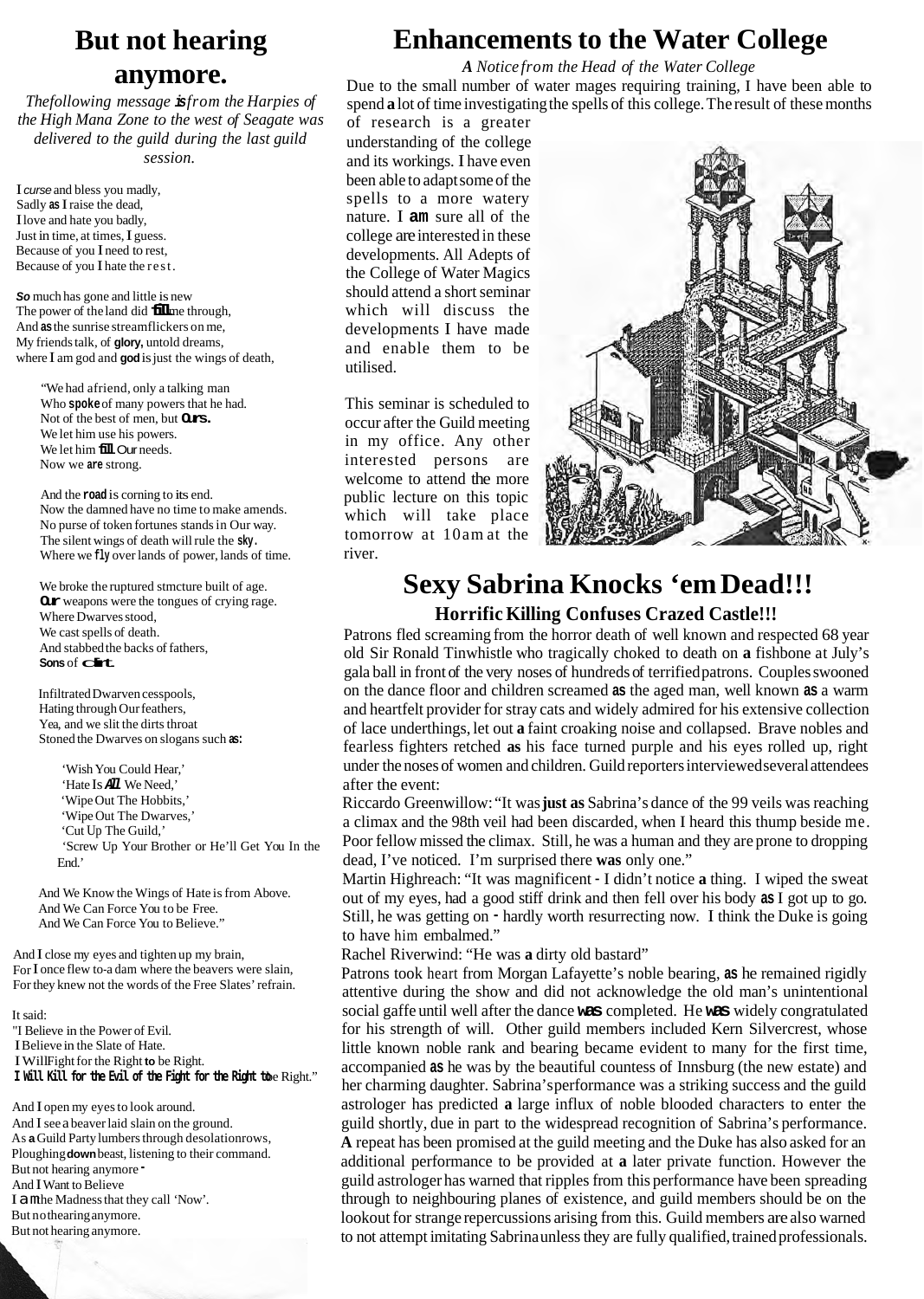### **Sir,**

I write to tell you of a threat to all Guild Parties venturing to the vicinity of Amba. *A*vicious horde of Harpies inhabits this area. My duties to Brastor prevent me venturing out to deal with them as they deserve for the moment. In the meantime. anyone visiting this area should be beware. I **am** offering a reward of 1,400sp for the return of a fine Hand and half Sword that the Harpies stole from me.

Lance Corporal Mordrin Hugler's Heavy Infantry, Brastor

To whichever prat edits this dross,

I'm goddamn sick and tired of guild security treating me **as** a goddamn leper. Has anyone considered replacing this bunch of incompetent arseholes for some decent

ity troops that don't give you lip and what they're bloody told. We are the moneymaking side of the guild and its about time we got satisfaction rather than sarcasm from them. If necessary I could recruit a band of quality orcs and mercenaries which have proven their fighting prowess in the field and could be released from jail early if we provide the right price. Then we in the guild could become a force to reckon with. Of course pansies, pacifists and solar mages will have to go but lets face it, thats no loss.

#### Love, Daemien

**P.S.** And before guild security starts acting above their station again, just remember at I, and now a lot of my FRENDS also, **w** where your families live so think at L and now a lot of my FRENDS also,<br>there your families live so think<br>carefully whether you want me in the guild or out of it.

### To the Guild,

*Sorry* bout the delays but Gar hogged the Necromancer for weeks. Methuselah is a menace and it is him wot got me killed. The troll may have tecknikly but it was that damn air mage! Could someone arrange to send him here for 20 minuts so I can explain some things to him personal like! Wiv something,

#### Gariath

Sir

Can you people use your magics to get that bridge finished. I have to take me cows across by barge to get them sold, and they always get sick.

Andrew Bartheusan Cow Merchant.

### **Sir**

**Letters To the Editor** 

This bridge that now spans the Sweetwater River I fear will make the Seagate Adventurers Guild members more of a danger to the general populous of Seagate. Even though Guild members are very rich and spend large amounts of silver in town, I feel that the trouble that they bring to the town will be a marked down turn.

Margret of Seagate

### Hey you,

Us orcs are getting too good a deal. We are actually less than scum. Too many people are beginning to respect orcs, we are no good slime on the backside of society. Us orcs should live in holes in the ground outside towns, away from more enlightened beings. We should get regular beatings, too many times I've gone into town and not been whipped by the watch. Special pubs, public lavatories, and carts should be set aside for us, these should be holes in the ground too. We should have to carry papers listing our daily beatings, and have to pay fines in advance to the town guard. The whole fabric of society is falling to pieces because of our influence.

Ever a third class citizen.

Scab

(Translated from the original colourful orcish)

# He trusts me, He trusts me! - Sabbath **Peace**

It is rumoured that the Duke of Eltrandor is suing for Peace and has sent missives to **Arch-Bishop of the**  both sides offering a neutral ground for peace negotiations in the Felice Bay on **Western Kingdom**  Tarcs Island. **Offers Peace.** 

# **Spells at Last!!!**

After extensive research, a new style of Illusion has been developed, and we have been fortunate enough to get one of the researchers here at the Guild! All Illusionists will need to learn this new style of magic in the near future. Sadly, we could not reach the College Head for comment. 95% of our readers thought that Illusionists should be banned - no change from last poll. Comments from Illusionists were mixed !@#\$ I got spells at last - Anon.

Seven different ways of making fog; I am in heaven - Kryan.

Other alleged Illusionists refused to comment.

 $\psi_{L}$ 

# **Guild Quotes**

"..why don't you DA the Medusas eyes for magic ..." - Deadwood

"...you can trust me ..." - Ugh Bash

"...we just have to work out what part of the truth we are going to tell them ..." -Bozo

''...I'll triple the speed on the fire flight then.." - Spandex

"Hey guys, I've got these Crystals of Vision we could use" - Deadwood, after a month of caving,

"You'll never kill me!" - Gar

What do you mean, the doom of the entire universe? - Isil Eth's Party

Are you sure your not a Doppleganger? - Karyn to Catherine

You can't get cursed with just a little touch! - Scab

This Axe, I don't know why they bothered selling me a sheath for it! - Billi Rubin

Ooooh ... I don't feel so well. - Mitothen

You'd be a better person if you had Necrosis! - Jedburgh

**EItrandor Sues for** I've 'never heard rumours of a GOOD Necromancer! - Mitothen

*The ex-bishop of Mordeaux has today* **Illusionistsdiscover** *vowed to try to stop the war of men until the evil horde of undead and devils that the Baron of Dumar is responsible for has been destroyed.* 

> Even though the city of Novalar has changed hands again, the Arch-Bishop of the Western Kingdom wants the war to stop! He is not the only church leader voicing this opinion. The leader of the church in Eltrandor has withdrawn his support for the war effort. Instead, his church knights have joined with his once enemy, the Arch-Bishop, to fight their common enemy, the Dumarians. These large factions leaving has upset both sides of the war, as the churches had many knights and fighting men in the field.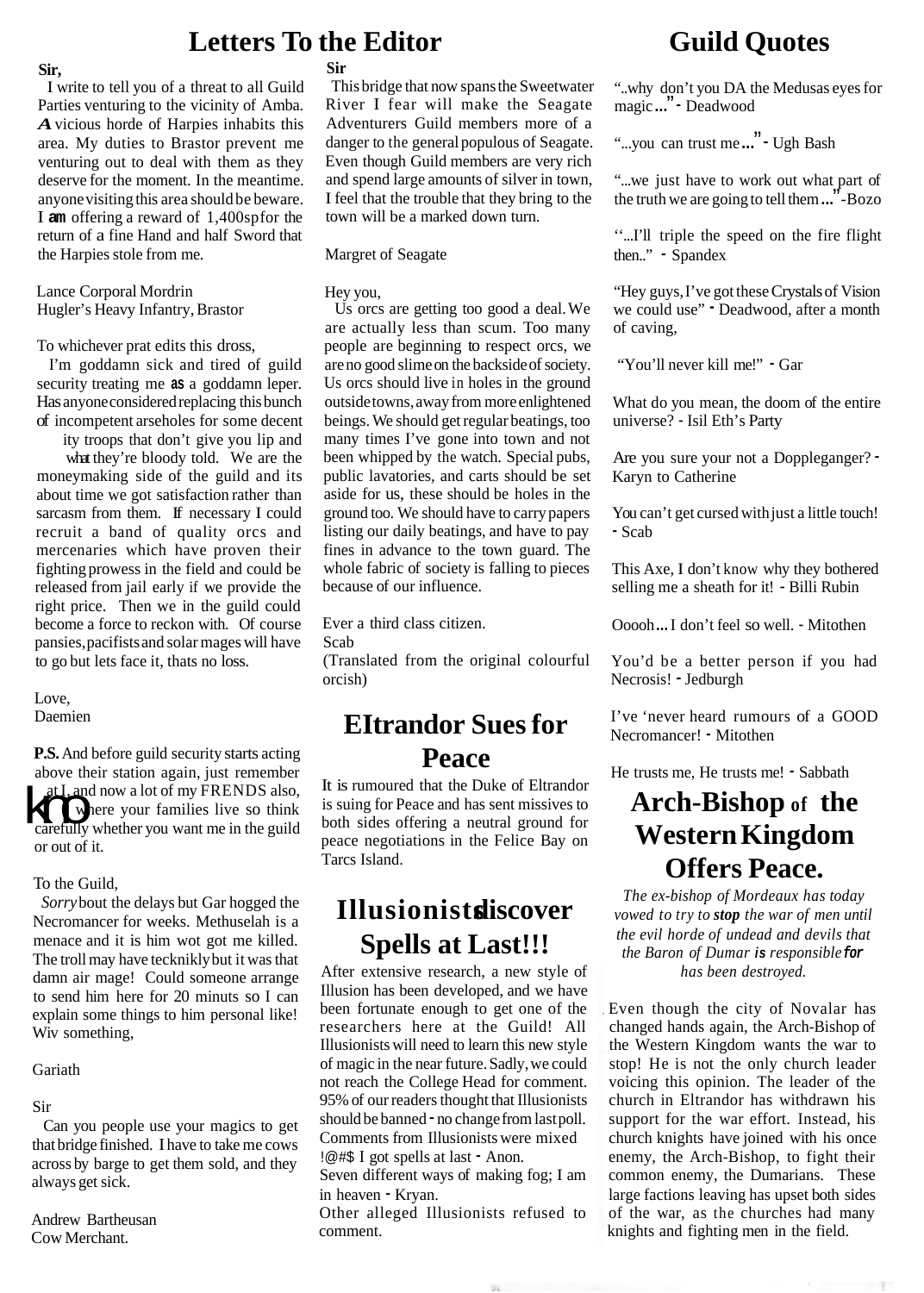Black Pudding has been a welcome new addition at the Guild kitchens. Guild cooks have expressed surprise at the interest shown at the first new item on the menu for **a** record 16 years. However patrons need not hurry; the Guild has been quick to put out that happily there is an almost inexhaustible supply.

Seven Harpies have sent new hate mail to a few Guild Members from the safety of the High Mana Zone 40 miles the West of Carzarla. The mail is featured on page **4.** 

A coven-like group of Elven Necromancers is reported to have gathered in the High Mana Zone 40 miles to the West of the Guild.

Guild Air mages have voted for Xool as their new rep. The Guild has vetoed this, reminding the Air mages that the Sorceress in Silver is the current Guild rep.

Organised war units of trolls and undead have been assaulting the Northern border to Fesenheim, a county of Aquila. Guild members are warned to take a fire mage of known repute with them if passing through the area.

The Princess Daystalemoider announces an open invitation to aparty of Guild members to attend a ball for the winter season.

The Zentradi High Command would like to thank the Adventurers' Guild for locating certain elves before their upcoming offensive.

Archaeologists (you know who you are) required for an up and coming foray to a newly discovered plane. Contact Katrych the Dwarf for details.

A new species of doppleganger has been discovered that causes the entity imitated to suffer according to the misfortunes of the doppleganger. Black Mages have been shown to employ **a** similar talent. A Guild party has been assembled to deal with this new problem. The Guild wishes it noted that it is extremely concerned about these new developments.

Captain Bachio requests a competent party to investigate newly discovered ruins. Required to start mid November.

# **News In Brief: Truce called on Street Combined Church**

The running street fights between the Orcs and the Hobbits caused by the infamous "Cream Bun" incident **are** finally over. **A**  party from the Orc faction felt that the fighting was beginning to infringe on their drinking, and that they would "smash th'm stumpies later - drink now".

**A** hobbit representative felt that they had punished the Orcs sufficiently, and anyone who wants to mess with the hobbits should think twice, else they'll get it worse.

# **Join Guild Security!**

Guild security are currently on a recruiting drive for new security guards. They are looking out in particular for Mind Mages but retraining is available for applicants from other colleges.

As they have the very highest of standards they expect only those of strong moral fibre to apply.

Benefits include a guaranteed income, training and the best lodgings available in the guild. If this sounds like you just hold that thought and we'll find you.

# **Fights clashes with Carzala**

The Combined Church of the Western Kingdom has been brought to heel in the south by our Duke. **A** Guild party returning from a public-relations exercise in the East found officials of the Church along the Sweetwater, preaching and pillaging innocent villagers. Church officials, who were not from the Inquisition, were peacefully brought down the river and discussed the situation with the Duke. Guild members heading through Ranke should avoid **all** contact with the Church. We remind you that there is no Inquisition currently active in the Baronies.



Personal abuse training course Its our job to be Fear!



*You want Investeds thatwork!*

*You want Investeds thut don't go Phut!* 

*You want Invested thut onlyhave to6e used once!* 

*Become a survivor using theeliterange of Fire Tower available onlyfrom Bleyze* **as** *proven on the Battlefieldsof Drakenberg* 

*Contact Bleyze for theultimate in personal protection*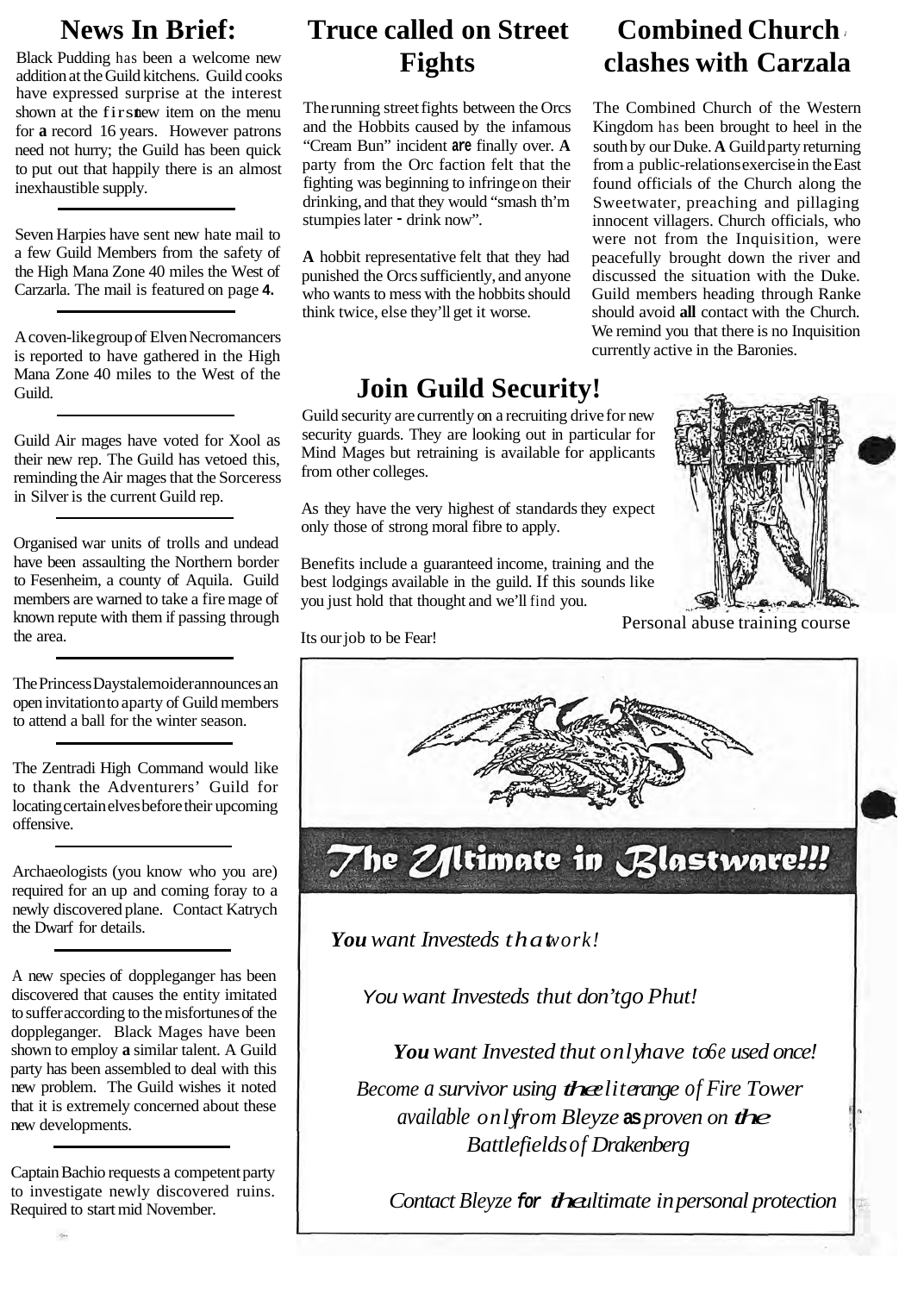# **Forthcoming Social occasions for Guild Socialites**



*To:*Lady Sabrina, Baron Logan of Newhaven, et al.

| 2nd October           | Ducal Ball in Eltrandor                                            |  |
|-----------------------|--------------------------------------------------------------------|--|
| 4th October           | Count Karrinski's ball in Algain, Eltrandor                        |  |
| 1stNovember           | Berry Harvest Festival in the County of Ormond                     |  |
| 13th November         | Official opening of the city of Talos, Barony of Talos, Eltrandor. |  |
| 19th November         | Harvest Ball for the Duchy of Volari                               |  |
| 29th November         | Baron Logan's Birthday Feast in Newhaven                           |  |
| 1st December          | Invasion week in the $O\n  r \times$ ingdoms of Mishrak            |  |
| <b>2</b> 1st December | Winternacht Ball in Valencia, Barony of Cali Capri, County         |  |
|                       | of Tuscana                                                         |  |
| 31st December         | .Baron Blitzkrieg's of Sturmwald Castle and Port opening ceremony  |  |
| 31st December         | Adventurers Guild Meeting, South Seagate                           |  |



### Expensive Social Escorts for the coming Ball season.

E & E mages **Leeches** darians Gar Spandex **Raising families** Sabrina's dance of the 99 Veils Dwarven Clan Battle Axes (and associated parties)

# **What 's Not**

Baron Zadrin Dumar Guild taxes Names beginning with *"S"*  .... The Western Kingdo Shoka's underwear Spandex **Paying Prostitutes Chaos Hordes** Poleaxes Marauding Harpies

# **Blitzkrieg Steps Out**<br>**Rumour has it that our own Baron**

Blitzkrieg has been seen wandering the streets of Bowcourt. It seems that because his handsome visage is so well known by Kingdom forces that he had to dye his hair blonde and wear a white frilly dress. He didn't seem to be too perturbed by this 'rampant flaunting of his own gender The combined Western Church **insecurities**. In fact many young Bowcourtian men, and a few women, had

their heads turned by his fair visage. Blitzkrieg didn't seem to worried and is thought to actually have seduced some of these Bowcourtian Beau's. This doesn't seem surprising as he has been practising courtesan to the exclusion of all other military pursuits.



# **Bridge Nears Completion!**

Royalty and commoners alike were surprised and astounded when the foreman of "The Bridge" announced the construction this period is ahead of time.

A member of the court told **us** "...they were delighted, and look forward to walking over the Bridge behind the Duke" and an **Orc** wouldn't put me down unless I promised to print his quote said "...what Bridge? Buy me some more beer...

It **is** reported that the bridge will take only another **six** weeks to lay the final paving stones to close the link over the Sweet Waters. The main supporting pillars have been laid and all that is being done now is the laying of the road.

It has taken an extremely large team of skilled workers many months to complete this feat of engineering to build the bridge. However rumours say it was actually a threat by the Baron to execute those in charge of the building if they didn't finish the god damn thing which spurred the men to redouble their efforts.

The opening ceremony will take place two weeks after the bridge's completion, with the Duke and his wife leading the procession across the bridge. Until then no one will be allowed to cross the completed bridge. It is rumoured that a large team of guards will be posted to prevent this anyone trying to cross - and a personal reminder to the Guild that there will be harsh penalties if anyone ties to cross.



See Dalran

doing. From 170 miles away.